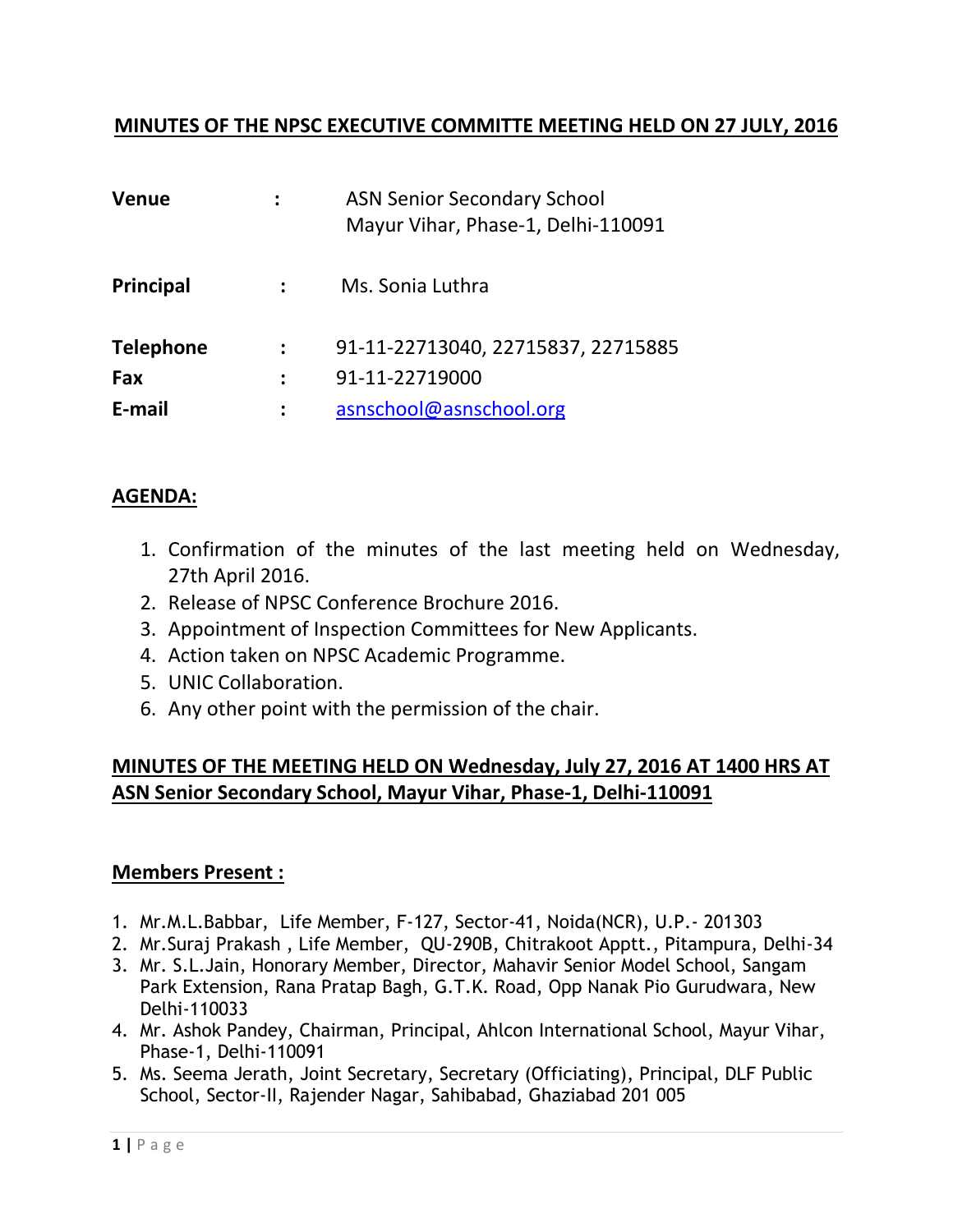- 6. Mrs Ameeta Mulla Wattal, Member-Executive Council, Principal, Springdales School, Upper Ridge Road Junction,Pusa Road, New Delhi-110005
- 7. Mr. Laksh Vir Sehgal, Member-Executive Council, Bal Bharti School, Ganga Ram Hospital Marg, New Delhi -110060
- 8. Ms. Rekha Sharma, Member-Executive Council, Bal Bharati Public School, Sector-14, Rohini, New Delhi-110085
- 9. Ms. Dharmandra Goyal, Member-Executive Council, Delhi Public School, Sector-9, Vasundhara, Ghaziabad-201012
- 10.Dr (Ms.) Ruchi Seth, Member-Executive Council, Lotus Valley International School Sector-126, Taj Expressway, Noida
- 11.Sr.Janet-Executive Council, Convent of Jesus & Mary, Bangla Sahib Lane, New Delhi-110001
- 12.Ms.Rachna Pant, Member-Executive Council, Ramjas School, Sector-4, R.K Puram, New Delhi-10022
- 13.Mr. A. P. Sharma, Member-Executive Council, Apeejay School, Sheikh Sarai I, Phase-1, New Delhi-110017
- 14.Ms. Sudha Acharya , Member-Executive Council, ITL Public School, Sector-9, Dwarka, New Delhi-110075

### **LEAVE OF ABSENCE:**

- 1. Ms. Chitra Nakra, Principal, Vedvyasa DAV Public School, D- Block, Vikaspuri, New Delhi
- 2. Ms. Malini Narayanan, Principal, Army Public School, Shankar Vihar, Delhi Cantt.
- 3. Ms. Sadhana Bhalla, Principal, Mira Model School, B-Block , Janak Puri, New Delhi

Chairman, Mr. Ashok Pandey began the meeting by congratulating everyone for their excellent board results and academic accomplishments of the session 2015- 16.

# **Agenda Item No. 1: Confirmation of the minutes of the last meeting held on Wednesday, 27th April 2016:**

- Mr. Pandey informed the house that the minutes of the last General Body Meeting of NPSC were sent to all members by e-mail and also updated on the NPSC website. No observations were received. The members confirmed the same.
- Mr. Pandey briefly highlighted that Chairman, Kendriya Vidyalaya has issued show-cause notice to 250 Principals, only on account of declining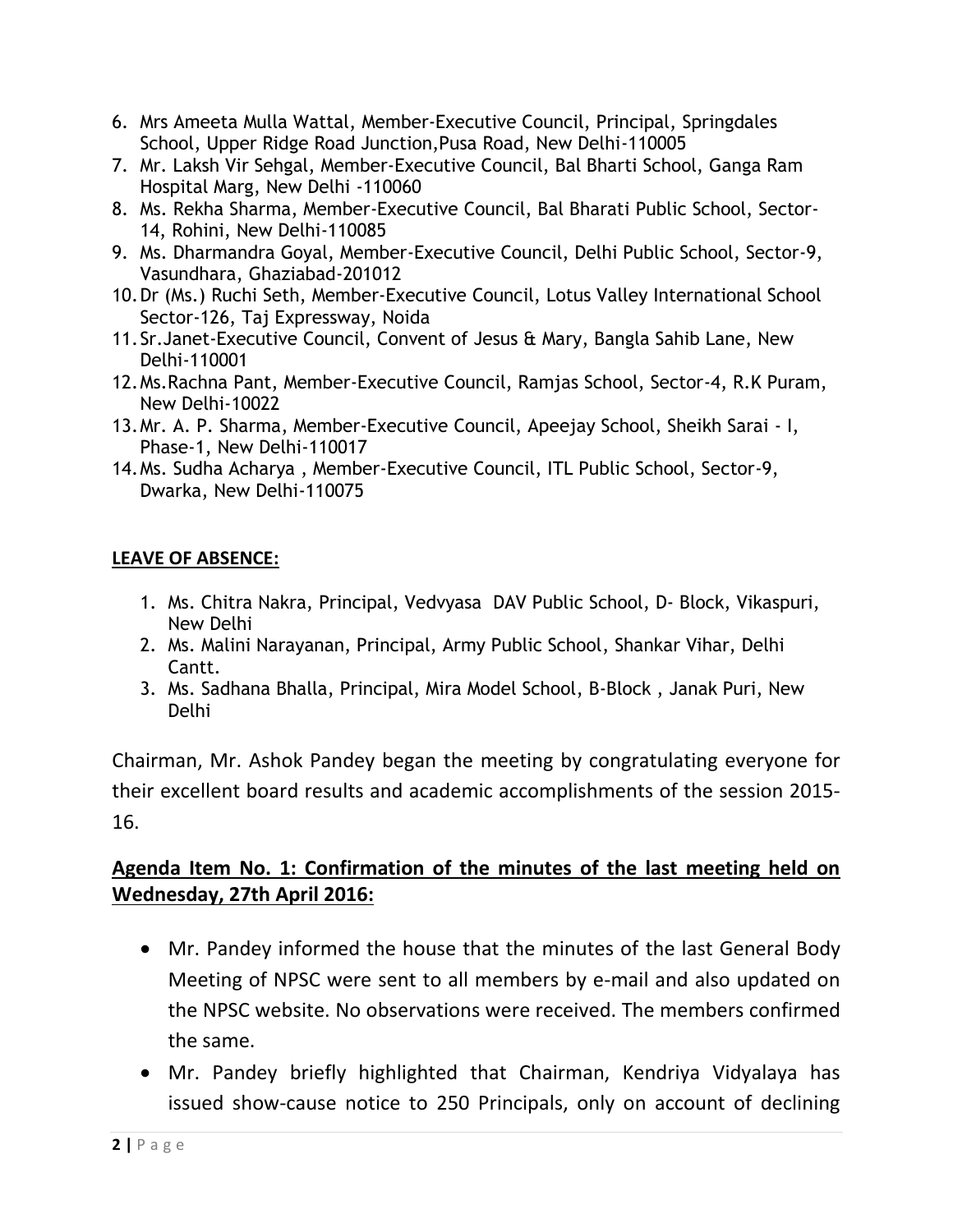result of Class XII. A short discussion took place and Ms. Wattal suggested schools preparing a white paper on how NPSC looks at the results; should it be percentage or percentile. It will serve as a guide and the CBSE can take this as a pioneering effort. A confirmed action is to be decided.

- Appointment of Ms. Seema Jerath as the Secretary Ms. Deepika T. Singh resigned due to an assignment she has taken up in Dubai. Hence, it was proposed that Ms. Seema Jerath, Joint Secretary NPSC, currently officiating as the Secretary to continue in the same capacity for the remaining term.
- Point raised by Ms. Ameeta Mulla Wattal was that as per the NPSC byelaws, the secretary has to be chosen from the Delhi schools. It was clarified that a person already holding a Joint Secretary position can take over as a Secretary. It was further suggested by Ms. Ruchi Seth that the rules need to be revised and the NPSC byelaws should change the clause to Delhi-NCR from Delhi schools. Till then the role can be termed as Acting/Officiating Secretary. The house agreed since there always existed a similar precedent.

## **Agenda Item No. 2: Release of NPSC Conference Brochure 2016:**

 Mr. Pandey announced that the NPSC Conference Brochure 2016 was ready and will be unveiled during the General Body Meeting.

# **Agenda Item No. 3: Appointment of Inspection Committee for New Memberships:**

 8 new schools had applied for the membership of NPSC. Permission of the executive council was requested to appoint the inspection committee.

### **Agenda Item No. 4: Action taken on NPSC Academic Programme:**

 Mr. Ashok Pandey conveyed to the house that the **European Union** has written to NPSC that they would like to send their ambassadors to various schools. Coincidentally there are 28 countries in the European Union and 28 schools have confirmed hosting them. Names of schools have been forwarded and they will write to individual schools and seek the date and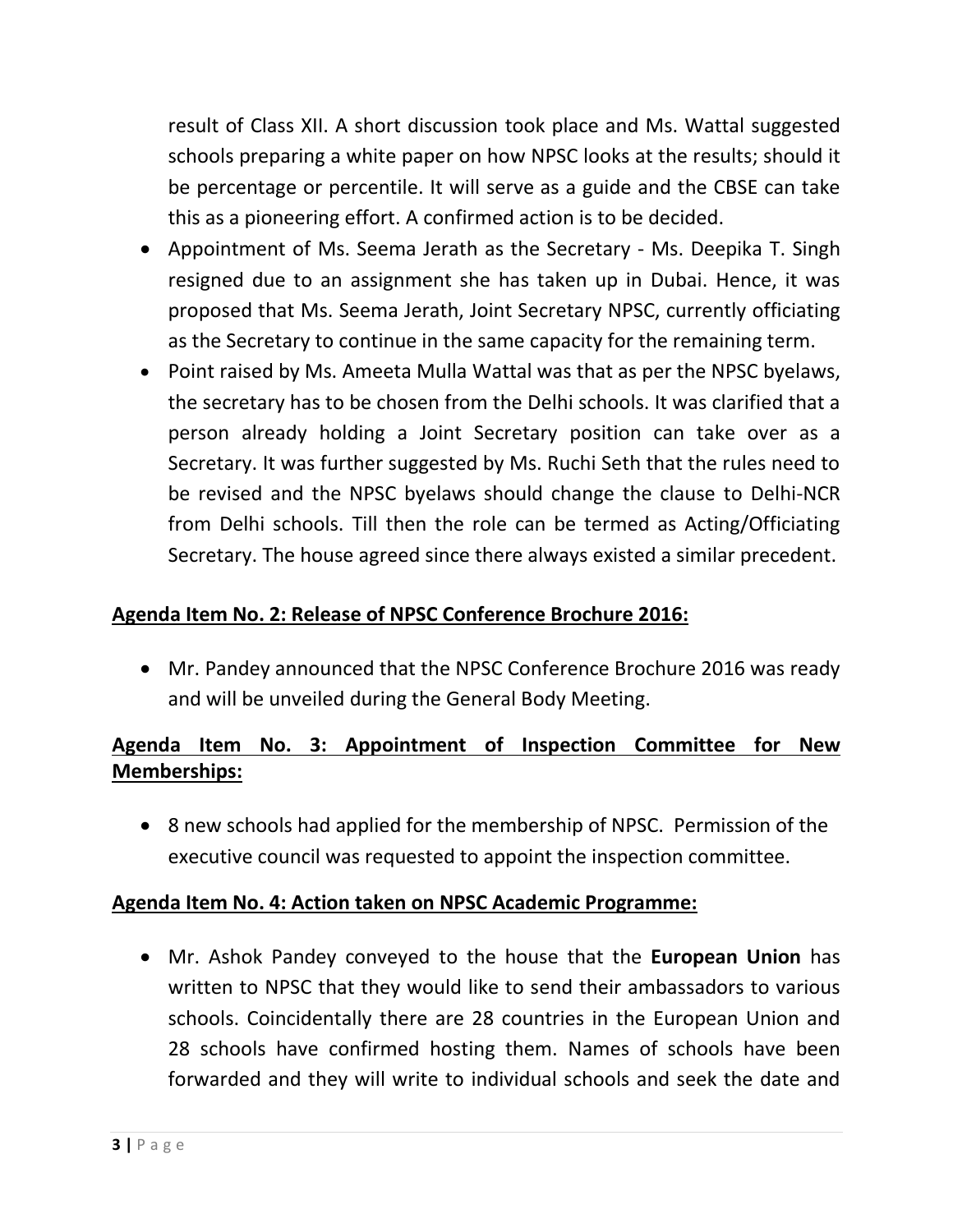convenience to take their project ahead. Some schools requested Mr. Pandey to resend the invitation. Mr. Pandey promised to do so.

- Mr. Pandey further referred to his earlier mail regarding **edX Online Courses** shared during the vacations containing suggested courses for teachers and principals or anyone who aspires to be a school leader.
- Highlights on the actions taken on the Academic Work that were planned during the last meeting were shared. The calendar of NPSC activities 2016- 17 was tabled for a final approval. Upcoming projects and workshops to be conducted in the schools were discussed and all schools were encouraged to get involved in at least one project. The proposed calendar of the projects in the pipeline are as follows:

| S.No           | <b>Name of the Activity</b>                         | <b>Date</b>                              | <b>Organising School</b>                                                                                                                                                 |
|----------------|-----------------------------------------------------|------------------------------------------|--------------------------------------------------------------------------------------------------------------------------------------------------------------------------|
| $\mathbf{1}$   | Science Workshop                                    | $6^{th}$ Aug, 2016                       | <b>Ahlcon International</b><br><b>School</b><br>Mayur Vihar, Ph-1, Delhi-<br>110091, in collaboration<br>with Deptt. Of Edu &<br>Training, Australian High<br>Commission |
| $\overline{2}$ | <b>EU Comes to School</b>                           | Names sent to EU office                  |                                                                                                                                                                          |
| 3              | <b>Edx Courses</b>                                  | Mail sent to all schools                 |                                                                                                                                                                          |
| 4              | Ideas to Innovation                                 | 19 <sup>th</sup> Aug, 2016               | <b>DLF Public School</b><br>Sector -2 Rajender<br>Nagar, Sahibabad,<br>Ghaziabad-201005                                                                                  |
| 5              | Workshop on Pedagogy                                | 20 <sup>th</sup> Aug, 2016               | Ramjas School<br>Sector-4, R.K Puram,<br>New Delhi-110022                                                                                                                |
| 6              | Workshop on Art<br>a)<br>Slam Poetry Edu Tech<br>b) | 23rd Aug, 2016<br>$9th$ Aug, 2016        | <b>Springdales School</b><br>Upper Ridge Road<br>Junction, Pusa Road, New<br>Delhi-110005                                                                                |
| $\overline{7}$ | Sports tournament                                   | $6^{th}$ Sep – 9 <sup>th</sup> Sep, 2016 | <b>Bal Bharti School Ganga</b><br>Ram Hospital Marg, New<br>Delhi -110060                                                                                                |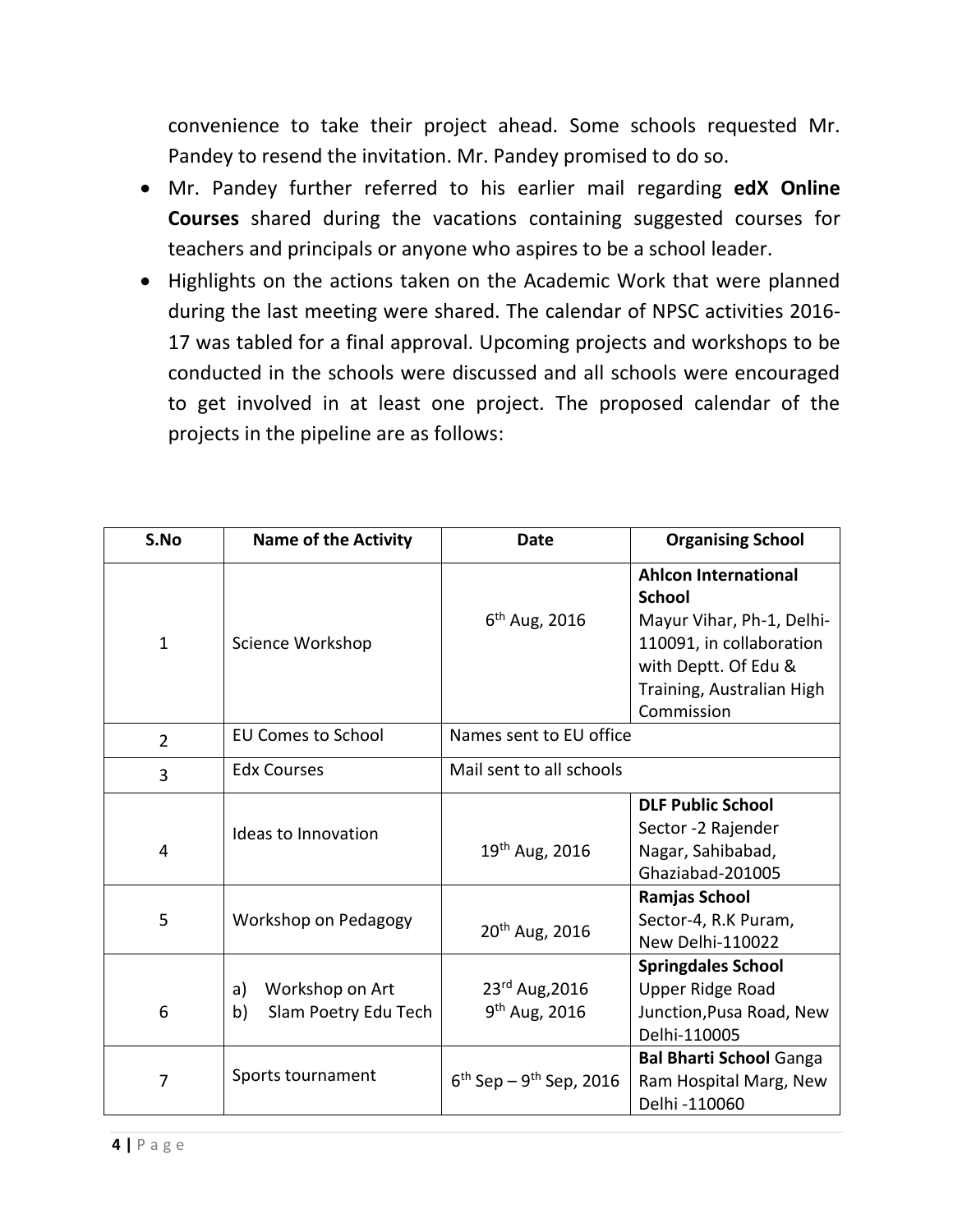| 8  | <b>Teacher Magazine- NPSC</b>                                                      | Sept 2016                             | Publication of articles by<br>NPSC Principals in the<br>Teacher magazine<br>(ACER). Details will<br>follow. |
|----|------------------------------------------------------------------------------------|---------------------------------------|-------------------------------------------------------------------------------------------------------------|
| 9  | Science for STG<br>a)<br><b>Online Course for</b><br>b)<br><b>History Teachers</b> | Sep - Dec, 2016<br>Starts 8 Aug, 2016 | <b>UNIC-NPSC Collaboration</b>                                                                              |
|    |                                                                                    |                                       | <b>Mira Model School</b>                                                                                    |
| 10 | <b>Action Research</b>                                                             | Dates to be                           | B-Block, Janak Puri, New                                                                                    |
|    |                                                                                    | announced                             | Delhi-110058                                                                                                |
|    |                                                                                    |                                       | <b>Springdales School</b>                                                                                   |
| 11 | <b>Best Practices</b>                                                              | Dates to be                           | Upper Ridge Road                                                                                            |
|    |                                                                                    | announced                             | Junction, Pusa Road, New                                                                                    |
|    |                                                                                    |                                       | Delhi-110005                                                                                                |

 The committee deliberated over the matter that whether the workshops or competitions in school should be chargeable and if yes, then how much? Can we reduce the amount as per our expenditure? Additionally, if someone doesn't want to charge; then what would that mean setting a wrong precedent?

Ms. Ameeta suggested that it could set a wrong precedent for others while Mr. S.L. Jain proposed that it should be as per the expenses incurred by the school. Keeping all factors in mind and considering the cost involved, the decision was kept on hold.

## **Agenda Item No. 5: UNIC Collaboration:**

 UNIC and NPSC jointly will be conducting a competition for students titled "Change Climate Change", *a creative competition for NPSC schools to build on the 43rd Annual NPSC Conference with the focus on Sustainable Development Goals*. Students will come up with ideas for climate change mitigation through slogan and poster making, art (paintings, origami etc.) and creating working science models. The preparation time for these activities will be two months followed by the SDG MELA. Representatives